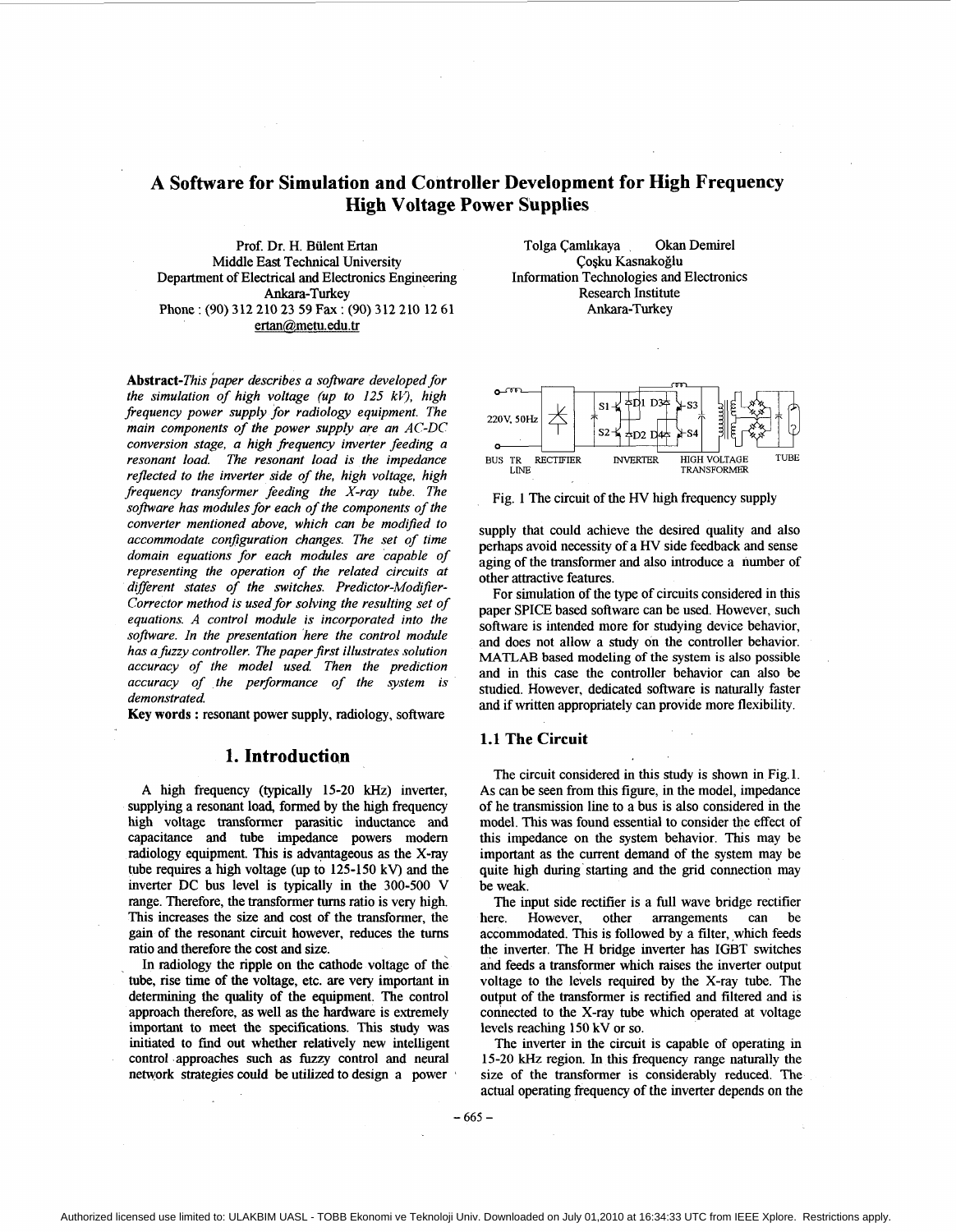resonance frequency of the impedance observed at the load terminals of the inverter. In this manner the gain of the resonant circuit helps to reduce the turns ratio of the transformer.

To control the output voltage of the inverter which is supplied from a substantially constant dc voltage source, phase-shift **PWM** strategy is used. For obtaining the maximum output voltage switches  $S_1$  and  $S_4$  and  $S_3$  and **S4** are simultaneously switched. However, the gating signals of switches  $S_3$  and  $S_4$  are delayed by  $180^\circ$ . The output waveform of the inverter for this condition is shown in Fig 2a. To reduce the output voltage, the gating signals to transistors  $S_1$  and  $S_2$  are shifted by an angle  $\phi$ as show in Fig. 2b with respect to the maximum voltage case where  $\phi$  is zero.



Fig. 2 Switching Sequences for Inverter

### **2. Mathematical Model**

It is essential to have **an** accurate model (of the system which can represent the its behavior under all operating conditions. In the study here for this purpose, a transformer model referred to the primary (low voltage) side is used. The model consists of a resistance, leakage inductance and stray capacitance of the windings. Naturally, circuit components on the secondary are also referred to the primary in the usual manner. Then, the equivalent circuit of the system becomes as shown in Fig. 3

The configuration (mode) of the circuit above changes according to the state of the switches. Therefore, it is necessary to write down the equations describing the circuit for each mode of operation. In writing the equations the following assumptions are made;



Fig. 3 General model of the power supply

a) Switching devices are ideal, b) Capacitors and inductors are ideal without losses, c) Wiring inductance and resistance are negligibly small.

The state variables of the circuit are chosen as i,  $V_{\text{co}}$ ,  $i_t$ ,  $V_{ct}$  and  $V_{cz}$ 

#### **2.1 AC/DC Converter Equations**

With the labeling convention used in Fig.3 the equations describing the circuit can be written for the three modes of operation possible as follows :

**Mode 1 :** ( $C_0$  is charging an  $V_1 \ge 0$ )

$$
\frac{di}{dt} = \frac{V_1}{L_1} - \frac{V_{co}}{L_1}
$$

$$
\frac{dV_{co}}{dt} = \frac{i_1}{C_o} - \frac{i_2}{C_o}
$$

$$
i = i_1
$$

**Mode 2 :**  $(C_0$  is charging,  $V_1 < 0$ )

$$
\frac{di}{dt} = \frac{V_1}{L_1} + \frac{V_{co}}{L_1}
$$

$$
\frac{dV_{co}}{dt} = \frac{i_1}{C_o} - \frac{i_2}{C_o}
$$

$$
i = -i_1
$$

**Mode 3** :  $(C_0$  is discharging)

$$
i = -i1
$$
  
\n**Mode 3:** (C<sub>o</sub> i)  
\n
$$
\frac{dV_{co}}{dt} = -\frac{i_2}{C_o}
$$
  
\n
$$
i = 0
$$

#### **2.2 DC/DC Converter Equations**

In the DC-DC converter **part,** there are actually twelve operating modes of the system. However, it is enough to analyze the circuit in six modes and use symmetry or the other six. These six modes are shown in [Figure](#page-2-0) **4** and the equations for .these modes are as follows with the labeling convention used in Figure 3 :

**Mode 1** :

$$
\frac{di_t}{dt} = -\frac{r_t}{L_t}i_t - \frac{1}{L_t}V_{ct} + \frac{V_{co}}{L_t}
$$

$$
\frac{dV_{ct}}{dt} = \frac{1}{C_t}i_t
$$

$$
\frac{dV_{c2}}{dt} = -\frac{1}{R_L.C_2}V_{c2}
$$

- **666** -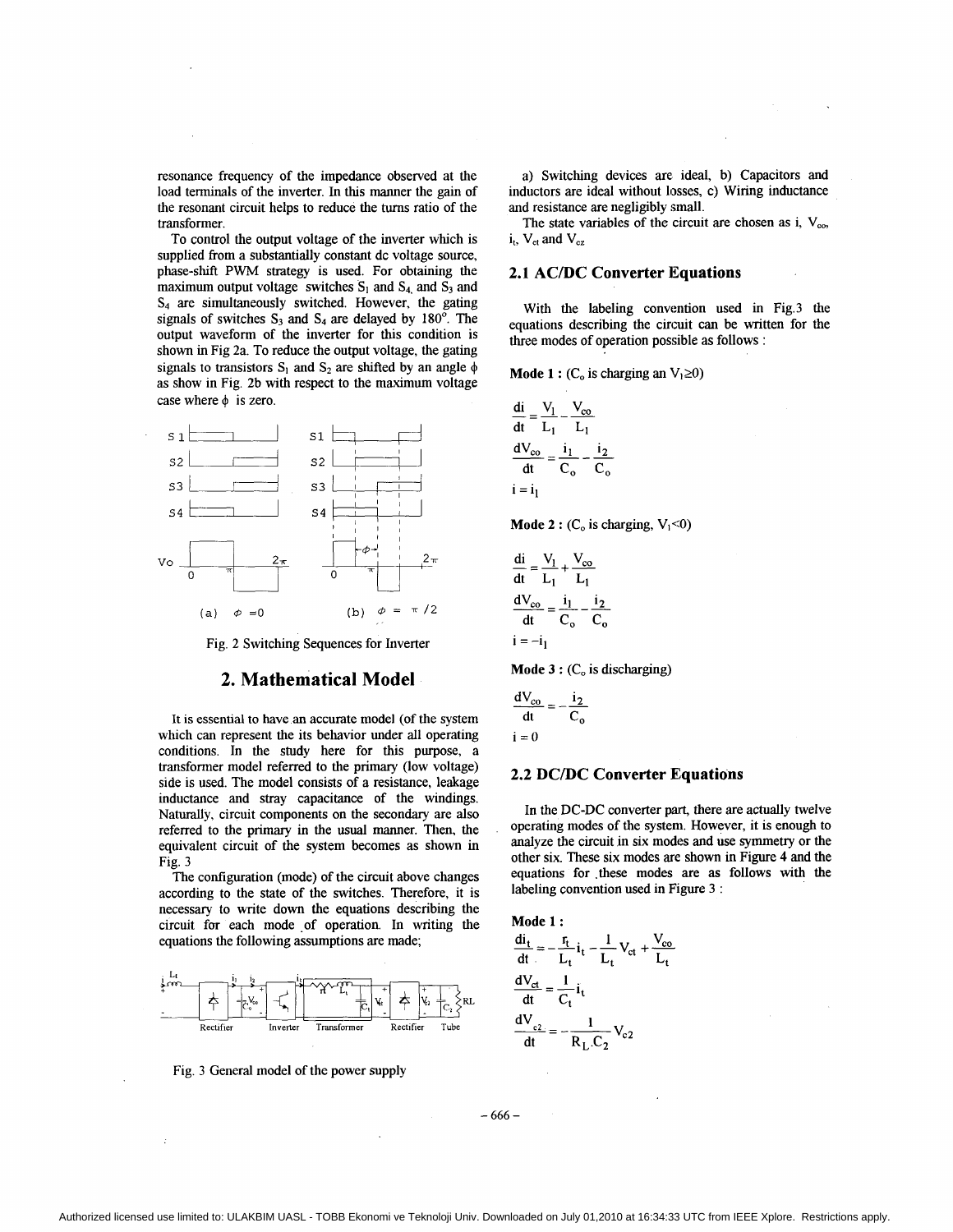<span id="page-2-0"></span>
$$
\begin{aligned}\n\text{Mode 2:} \\
\frac{di_t}{dt} &= -\frac{r_t}{L_t}i_t - \frac{1}{L_t}V_{\alpha t} + \frac{V_{\text{co}}}{L_t} \\
\frac{dV_{\text{ct}}}{dt} &= \frac{1}{C_t + C_2}i_t - \frac{1}{R_L \cdot (C_t + C_2)}V_{\alpha t} \\
V_{\alpha} &= V_{\text{ct}}\n\end{aligned}
$$



Fig. 4 Modes of operation of the inverter

**Mode 3:** 

$$
\frac{di_t}{dt} = -\frac{r_t}{L_t}i_t - \frac{1}{L_t}V_{ct} + \frac{V_{co}}{L_t}
$$
\n
$$
\frac{dV_{ct}}{dt} = \frac{1}{C_t + C_2}i_t - \frac{1}{R_L \cdot (C_t + C_2)}V_{ct}
$$
\n
$$
V_{c2} = -V_{ct}
$$

Mode 4:

$$
\frac{di_t}{dt} = -\frac{r_t}{L_t}i_t - \frac{1}{L_t}V_{ct}
$$

$$
\frac{dV_{ct}}{dt} = \frac{1}{C_t}i_t
$$

$$
\frac{dV_{c2}}{dt} = -\frac{1}{R_t C_2}V_{c2}
$$

Mode 5:<br>  $\frac{di_t}{dt} = -\frac{r_t}{L_t}i_t - \frac{1}{L_t}V_{ct}$  $\frac{dV_{ct}}{dt} = \frac{1}{C_t + C_2} i_t - \frac{1}{R_L (C_t + C_2)} V_{ct}$  $V_{c2} = V_{ct}$ 

Mode 6:  
\n
$$
\frac{di_t}{dt} = -\frac{r_t}{L_t}i_t - \frac{1}{L_t}V_{ct}
$$
\n
$$
\frac{dV_{ct}}{dt} = \frac{1}{C_t + C_2}i_t - \frac{1}{R_L \cdot (C_t + C_2)}V_{ct}
$$
\n
$$
V_{c2} = -V_{ct}
$$

### **3. Numerical Solution**

The system can be defined in terms of differential equations given above and a total number of five state variables: i,  $V_{\infty}$ , it,  $V_{\infty}$ ,  $V_{c2}$ . Analyzing the circuit requires solving these equations and obtaining the functions i(t),  $V_{co}(t)$ ,  $i_{t}(t)$ ,  $V_{ct}(t)$ ,  $V_{c2}(t)$ .

The exact analytical solutions of these types of equations mely exist. Even if there is one, it is very hard and time-consuming task to go for it. Furthermore, the function obtained at the end might be too complicated to be of any use. For this reasons in this study numerical techniques are used for the solution. The method applied in the computer simulation of the system is known as the Predictor-Modifier-Corrector method.

Using a numerical solution method for the system analysis requires iteration, starting from the initial values of the variables, and continuing until the end of the solution period is reached. We shall denote the equation<br>to be solved as:<br> $\frac{dy}{dt} = f(i, V_{co}, i_t, V_{ct}, V_{c2}, t)$ to be solved as:

$$
\frac{dy}{dt} = f(i, V_{co}, i_t, V_{ct}, V_{c2}, t)
$$

where y is the state variable of interest, and f is a function of all *5* state variables and time. The following notation will also be assumed:

t : Current time

 $\Delta t$  : Time step

**y**<sub>i</sub> : Result obtained for current time

 $y_{j-k}$ : Result obtained for the **k\*** step before current time

 $y_{j+1}$ : Approximate result for the step following first iter.

 $f_i$ : f evaluated for current time

 $f_{i-k}$ : f evaluated with the values obtained k steps before.

The equations used for the computer simulation are:

**Predictor** :

$$
y_{j+1}^{(0)} = y_j + \Delta t (\frac{55}{24}f_j - \frac{59}{24}f_{j-1} + \frac{37}{24}f_{j-2} - \frac{9}{24}f_{j-3})
$$

(Fourth order Adams-Bashforth type formula)

**Modifier** :

$$
\overline{y}_{j+1}^{(0)} = y_{j+1}^{(0)} - \frac{251}{270} (y_j - y_j^{(0)})
$$

- **667** -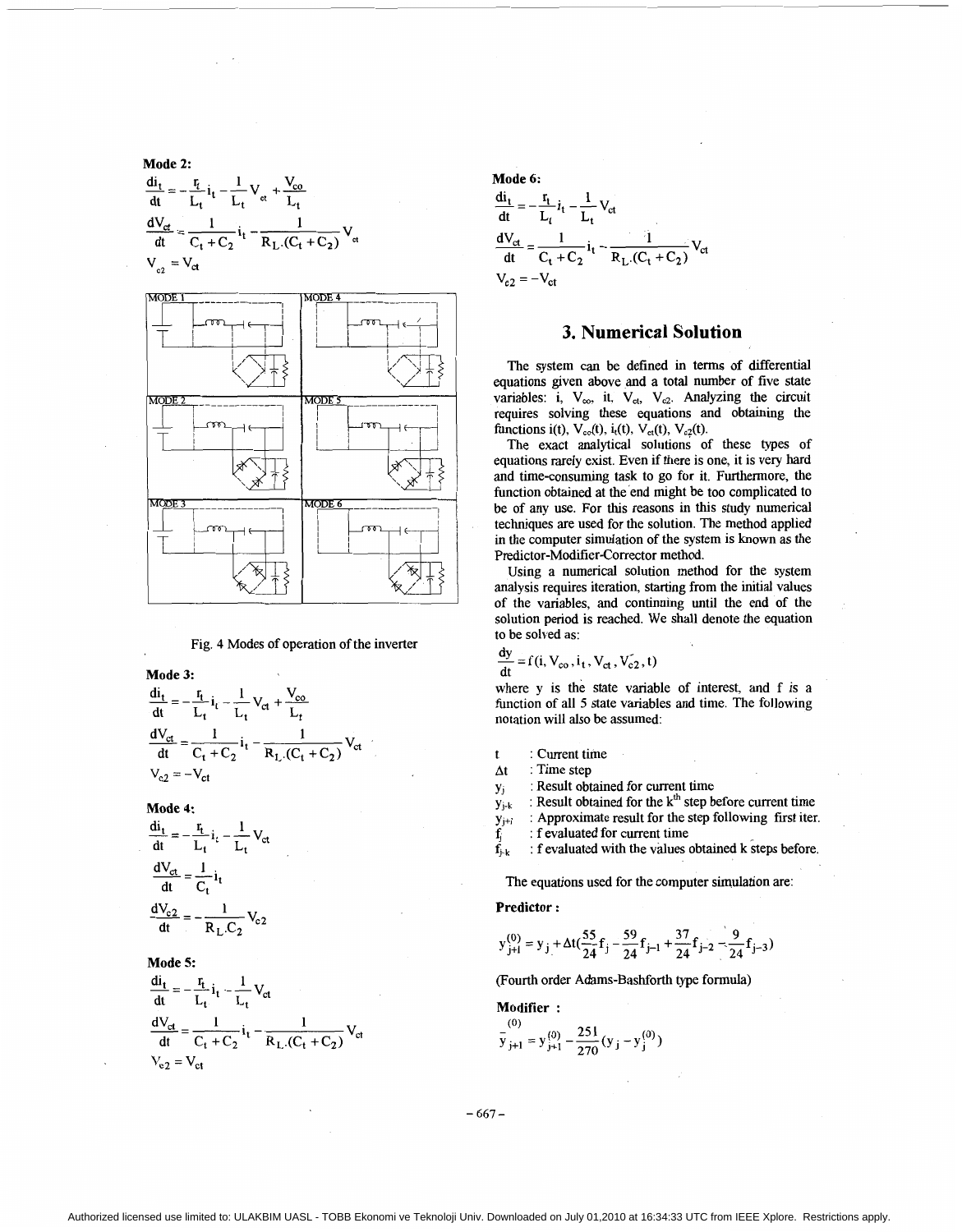**Corrector** :

$$
y_{j+1}^{(t+1)} = y_j + \Delta t \left( \frac{9}{24} f_{j+1}^t + \frac{19}{24} f_j - \frac{5}{24} f_{j-1} + \frac{1}{24} f_{j-2} \right)
$$
  
(Fourth order  $\Delta$  done  $\Delta$  must be true from formula)

(Fourth order Adams-Moulton type formula)

These equations depend on the previous values of y, which means that they are not self-starting and very first values of the solution process should be calculated by other methods to initiate the simulation. For this purpose, the solution is started with the *Runge-Kutta* type equations. Although this approach is less efficient and less accurate than the above ones, this does not produce a major change in the program speed. since they will only be performed for a small and constant number of iterations.

The major blocks of the simulation software are shown in Fig. 5



Fig. 5 Flowchart of the software

## **4. Fuzzy Controller Module**

The purpose of the controller in this problem is to assure that the voltage on the tube reaches the set value in the shortest possible time and remains at that value within a few percent of the desired voltage. Fig. 11 shows the (referred to primers) voltage on the tube if the phase shift angle is fixed at a certain value. Note that the rise time of the tube voltage is about 90 msec and there is a 100 *Hz (6 YO))* ripple on the tube voltage. Furthermore a **high** frequency, smaller magnitude (2 %) ripple is observable on the tube voltage. The rise time is unacceptably high and must be reduced. The 100 **Hz** 

ripple must be eliminated also. However, there is little that can be done to eliminate the high frequency ripple, stemming from the operation of the inverter, other than filtering it.

Due to the highly nonlinear circuit of the system fuzzy control (FC) is found to be most suitable for the application here.

In the approach here, change in phase-shift angle, deltahi, of the inverter is the calculated *fuzzy* output. The new control angle therefore is;

 $phi<sub>hex</sub> = phi<sub>old</sub> + deltaPhi$ 

Flow chart of the program is given in Fig. *6.* 



Fig. 6 Flowchart of the Fuzzy controller

Crisp inputs to the fuzzy controller are error on the tube voltage and the derivative of the error, which are represented by "Err(k)" and "Derr(k)" respectively. These values are calculated as follows:

 $Err(k) = V(k) - Vset$  $DEFr(k) = Err(k) - Err(k-1)$ 

Where

 $V(k)$  = Output voltage signal  $V_{\text{set}}$  = Preset reference signal

After the calculation of the crisp input variables, fuzzification is performed by establishing the variation intervals of the variables to be controlled and defining a number of membership functions inside such intervals. The overall performance of the system is affected by the shapes and number of the membership functions that are chosen according to the experience of expert people about the process. The membership functions can be in triangular, trapezoidal or exponential shapes. Mem-bership functions of Err and DErr are given in [Fig. 7.](#page-4-0) According to these membership functions, two fuzzy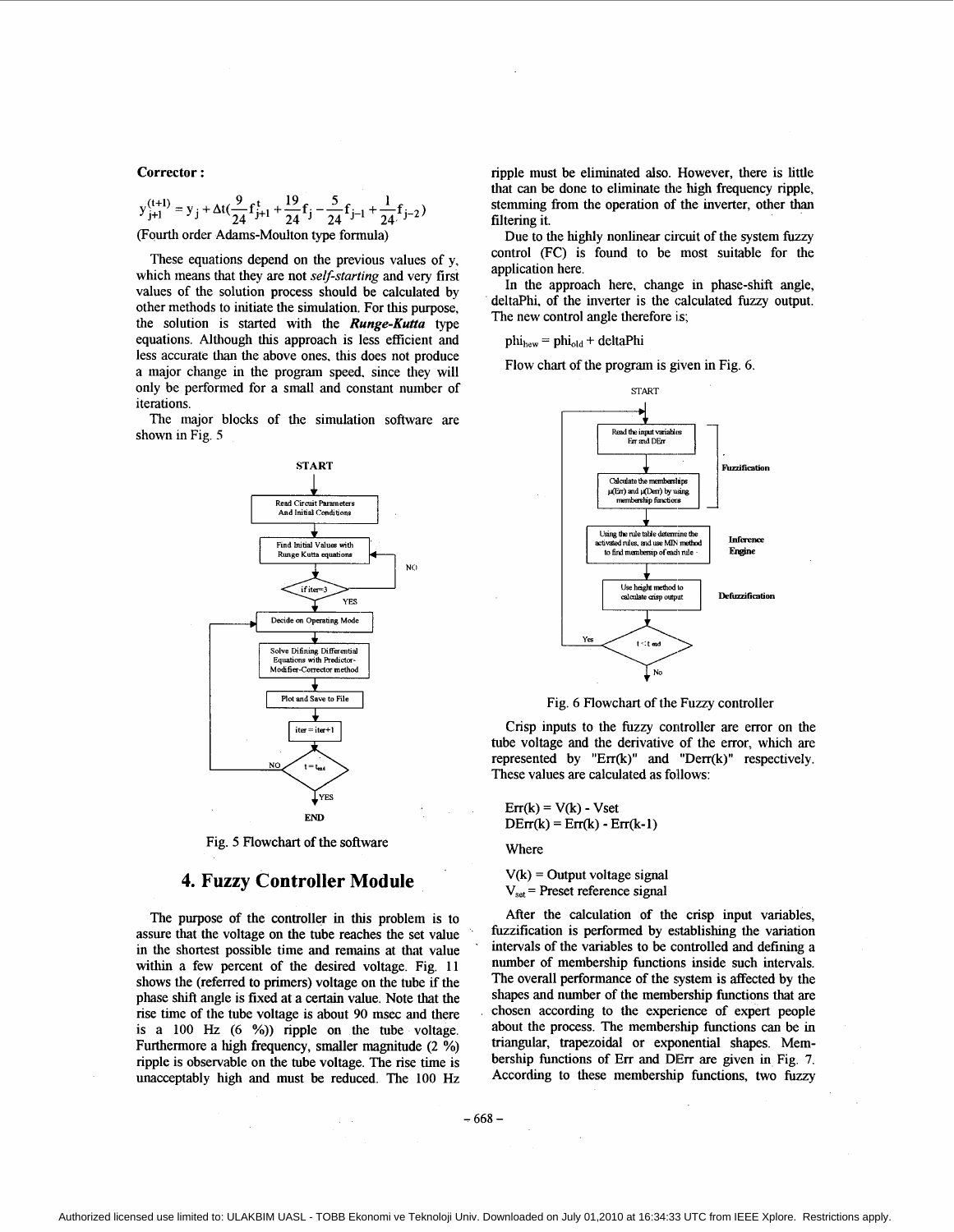<span id="page-4-0"></span>variables are activated for each input. At this point fuzzy variables of our system is introduced as follows:



Fig. 7 Membership Functions for (a) Error (b) Derivative Error

- **NB** : Negative Big<br>**NS** : Negative Sma
- $NS$  : Negative Small<br> $Z = 7$ ero
- Z : Zero<br>PS : Posit
- PS : Positive Small<br>PB : Positive Big
- : Positive Big

Activated rules by the input fuzzy variables are determined by using the rule *base.* Rule base determines the behaviour of the controller, and this is why the most important feature of the fuzzy logic controller is to generate the *fuzzy* control rules in an appropriate manner. Rule base of the FC is given in Table 2.

| <b>DErr</b><br>Err | <b>NB</b><br>------- | <b>NS</b> | $\mathbf{z}$ | <b>PS</b> | PB<br>______ |
|--------------------|----------------------|-----------|--------------|-----------|--------------|
| NB                 | NB                   | NB        | NB           | <b>NS</b> | z            |
| <b>NS</b>          | <b>NB</b>            | <b>NS</b> | <b>NS</b>    | z         | PB           |
| ${\bf z}$          | NB                   | <b>NS</b> | z            | PS        | PB           |
| <b>PS</b>          | <b>NS</b>            | z         | PS           | PS        | PB           |
| PB                 | Z                    | PS        | PB           | PB        | ٠<br>PB      |

Between each **rule,** union operation applied if the same rule is activated. At **this** point, function of the inference engine is completed by the determination of rules and the membership **of** each rule.

In the application here the height method is used for defuzzfication since it is both a very simple and very quick method. Membership function of DeltaPhi is given in Fig. 8 and driven rules are marked on them with the<br>individual membership values. membership



Fig. 8 Membership Function of DeltaPhi

## *5.* **The Software**

The main user interface window of the simulation software (NuXs) developed is shown in Fig. 9. The software allows user to modify all the circuit parameters and assign commands to the software to study a certain operating conditions. There are thee main user interface windows of the program.

- 1. Main window (Fig. 9)
- 2. Parameter window [\(Fig. 10\)](#page-5-0)
- 3. Graphics window [\(Fig. 1](#page-0-0) 1)
- **4.** Fuzzy control window

The software has a fuzzy controller which is described in Section **4,** as well as a neural net type control which is not described here. The type of control can be chosen by checking the appropriate box, on the main window. Parameter window is self-explanatory. The graphics window allows user to plot the desired variable. While the FC window permits changing the rule base table and Table 1. Rule Base Table 1. The FC window permits of the FC window permits of the TC window of the TC window of  $\frac{1}{1}$  is the TC window permits of the TC window permits of the TC window permits of the TC window of the T



Fig. 9 NuXs Main Window

- **669** -